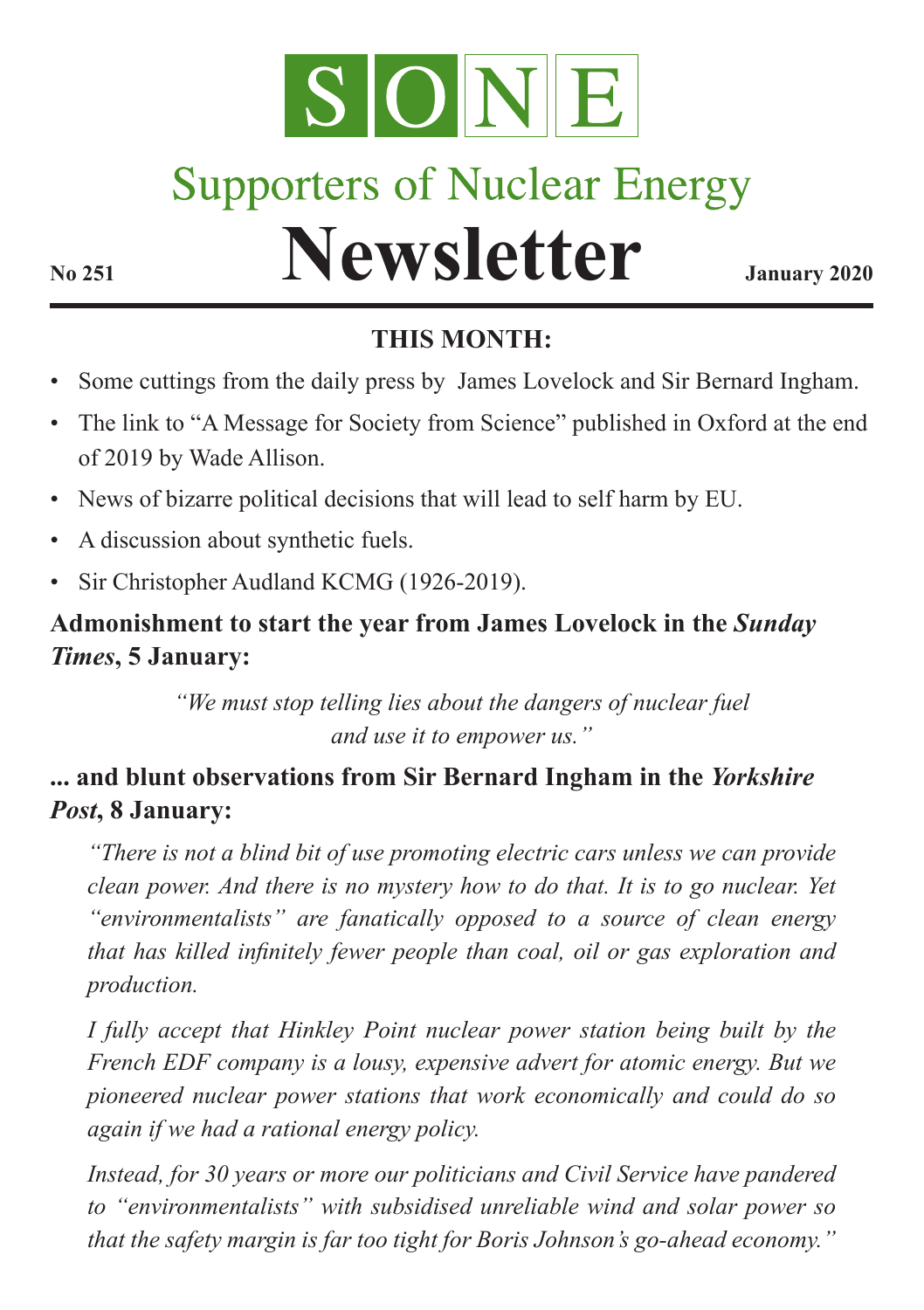## **An article published in Oxford at the end of 2019 by Wade Allison:**

[https://www2.physics.ox.ac.uk/sites/default/files/news/2020/01/06/phys-news](http://www2.physics.ox.ac.uk/sites/default/files/news/2020/01/06/phys-news-autumn-2019-v9-web-002-46111.pdf)[autumn-2019-v9-web-002-46111.pdf](http://www2.physics.ox.ac.uk/sites/default/files/news/2020/01/06/phys-news-autumn-2019-v9-web-002-46111.pdf) pages 16/17.

#### **Bizarre news of political decisions that will lead to self harm inflicted by EU**

The European Commission unveiled its plan for at least EUR1 trillion in sustainable investments over the next decade. The European Green Deal Investment Plan is the investment pillar of the Green Deal, which aims to make the EU climate-neutral by 2050. The plan aims to help coal-producing regions, like Poland, move away from fossil fuels, but it is not opposed to financing of gas infrastructure. Nuclear power, a low-carbon source of electricity, is not considered 'green' under the plan and this transition fund money will not finance construction of nuclear power plants, despite the fact that the 126 nuclear power reactors in operation in the European Union provide more than half of its low-carbon electricity output. [from World Nuclear News]

This decision is strongly influenced by Green ideology from Austria and Germany The Austrian Chancellor, Sebastian Kurz, said "It is very important for Austria not to support nuclear energy but the funds should be allocated on development of renewable energy sources," Countries in Eastern Europe are among those who oppose this policy.

#### **A discussion about synthetic fuels**

Christopher Cockcroft supports the development nuclear reactors and advocates their use for the production of synthetic fuels that he welcomes as being "carbon neutral". In the following email exchange Wade Allison objects to their use because they release carbon, just as bio-fuels and natural gas do. Members of SONE can consider and may reach their own conclusions.

#### *Cockcroft:*

I really like the idea of the Synthesis of Liquid Hydrocarbons, especially since the generation/use cycle is a closed loop, apart from the energy:

```
H2O + CO2 + Nuclear Energy = 12S/12 = 12SBut you questioned the need for Liquid Hydrocarbon Fuels.
```
The simple answer is energy density. I cannot see aircraft being flown without such fuels, since I doubt that: An aircraft could economically carry hydrogen tanks; nor be allowed to carry ammonia around. Similarly, such fuels would be best for heavy trucks and shipping, let alone for long for distance car journeys.

However, I would agree that electric cars would be best for short distance journeys.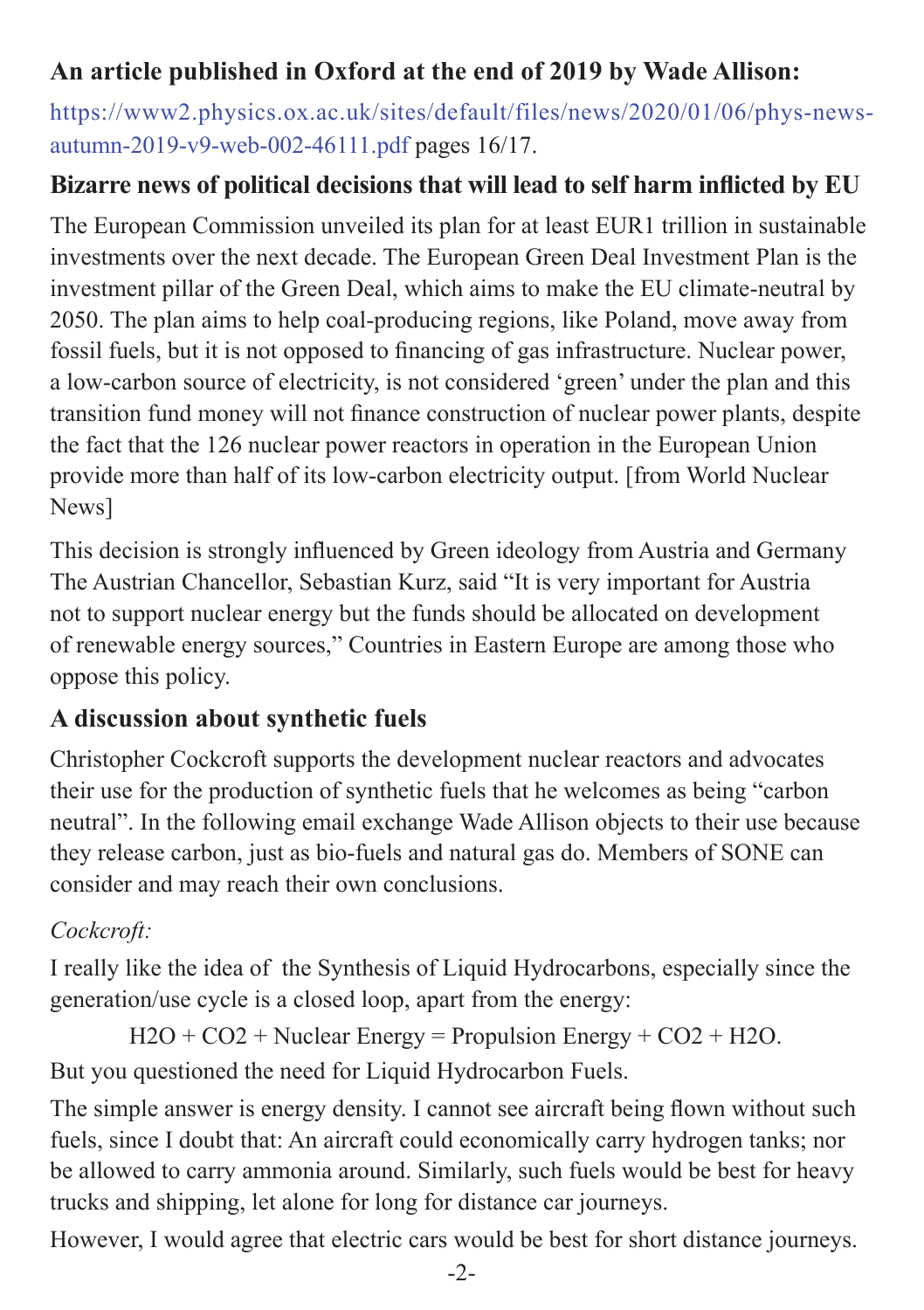#### *Allison:*

I will express myself as a number of bullet points:

- 1. Climate Change. It has certainly happened both carbon-wise and temperaturewise before, most notably 55M yrs ago (PETM [https://en.wikipedia.org/wiki/Paleocene%E2%80%93Eocene\\_Thermal\\_](https://en.wikipedia.org/wiki/Paleocene%E2%80%93Eocene_Thermal_Maximum) [Maximum](https://en.wikipedia.org/wiki/Paleocene%E2%80%93Eocene_Thermal_Maximum)). That was not anthropogenic – and maybe it is not this time either. However, it was sufficient then to extinguish many, if not most, life forms. Life might survive such an episode but our civilisation would not. Anthropogenic global warming might not be a problem but it is not worth the risk if there is any way in which we can avoid it, in my view.
- 2. The ice/oceans/atmosphere are evidently quite unstable to judge from the past. It seems likely that, even if climate change was started by our emissions, it will not return to the way it was until recently, even in the next 100,000 years, even if we cut all emissions to zero and even if we start absorbing carbon (which we cannot do now on a large scale except by photosynthesis or accepting acidification of the oceans). This is a council of despair but may be correct. In which case we might as well enjoy emitting carbon until we snuff it.
- 3. The fires in Siberia, California, Canada and Australia indicate that even if we all plant trees, they may all burn anyway and return carbon to the atmosphere. The only safe place for carbon is buried - where it was before we dug it up. In the atmosphere or oceans carbon is trouble.
- 4. Assuming that you are an optimist in spite of the above, any process that emits carbon into the atmosphere is bad and any process that removes it is good. Carbon is carbon. Pretending that carbon taken from the atmosphere or oceans is different from carbon in fossil fuels is certainly mistaken. If there is a process to extract carbon from the oceans/atmosphere, it should be done. However, burning the proceeds is as bad as burning fossil fuels. "It's neutral" is the road that leads to excusing DRAX and its wood chips, imported from US with UK subsidy.

So "No" to Synfuels. Unless you are a complete pessimist [or an industrialist who wants the job].

#### *Cockcroft:*

Whereas I can see where you are aiming for in an *ideal* world, i.e. carbon capture with no carbon emissions, I feel that we cannot wait for the ideal to be reached.

Without a very sudden shift in Trade and Travel patterns, we need to offer solutions